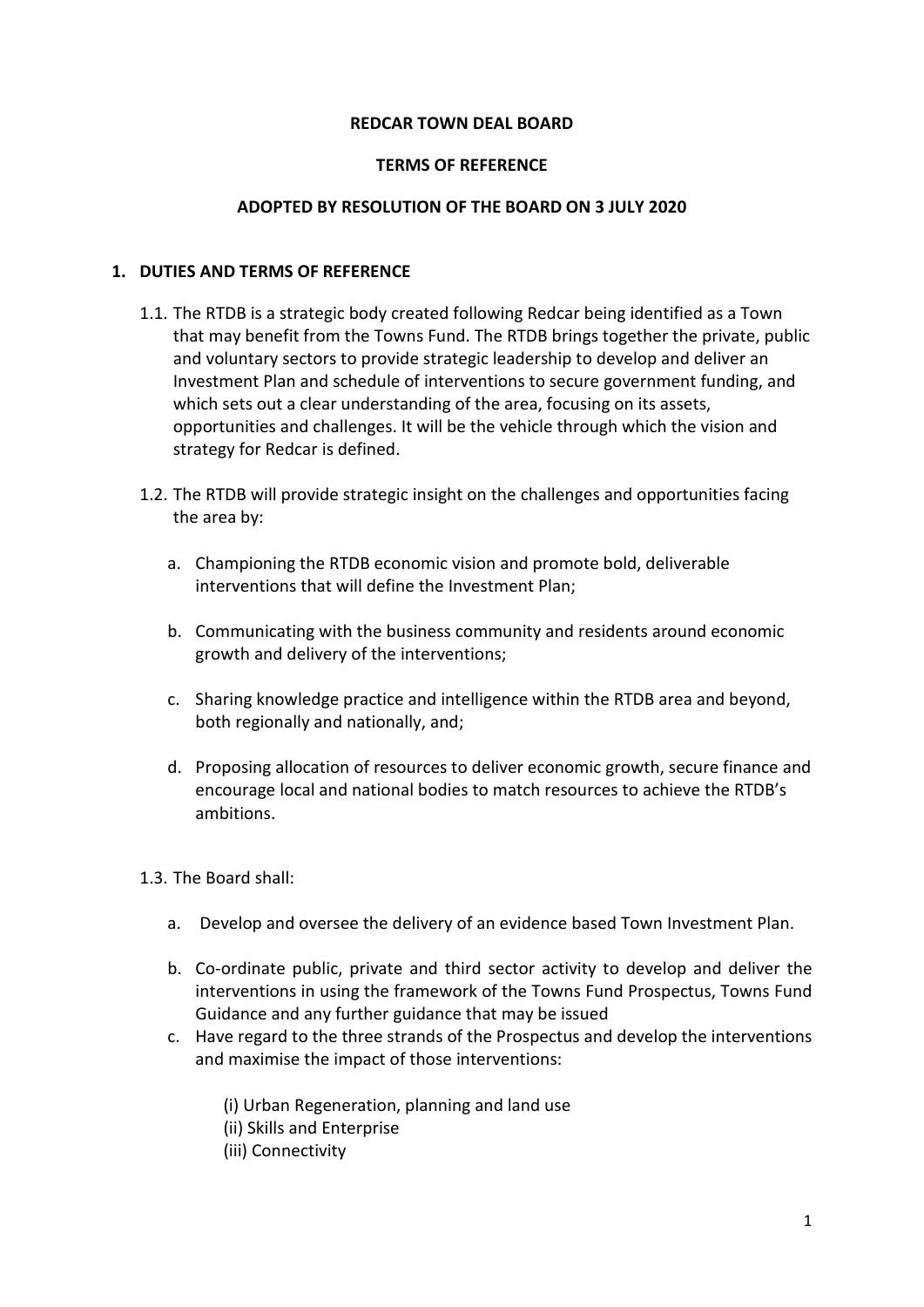- 1.4. Where appropriate, the Board shall:
	- a. Promote Redcar as a prime location for inward investment, international trade and to proactively help more locally based companies export their goods and services;
	- b. Actively promote equality and diversity to ensure a strong gender balance;
	- c. Respond to opportunities that arise from government initiatives to support economic development within Redcar;
	- d. Support the localisation agenda by negotiating freedoms and flexibilities with government on actions which encourage more local devolution and accountability;
	- e. Co-ordinate and influence government and others on matters that benefit the economy;
	- f. Attend public consultation events;
	- g. Attend events to promote the RTDB Investment Plan and emerging interventions.
- 1.5. Members will bring their own perspectives and also represent their organisation, interest group or area. They will be recognised for their valuable contribution bringing ideas, knowledge and expertise to the process. Participants need to take a Borough wide perspective and develop consensus in the best interests of Redcar. Participants are required to adhere to these Terms of Reference.

# **2. MEMBERSHIP**

- 2.1. The members of the Board shall be appointed by the Board and may be removed at any time by the Board.
- 2.2. The RTDB shall comprise of representatives of:
	- a. All tiers of local government
	- b. The Member of Parliament for the constituency
	- c. Local Business and Investors
	- d. The Tees Valley Combined Authority
	- e. Prominent members of civic, faith organisations and voluntary organisations.
- 2.3. The RTDB may comprise of representatives of:
	- a. Universities and Further Education Colleges
	- b. Academies and Schools
	- c. NHS
	- d. Development Corporations
	- e. Local Sports Teams
	- f. Cultural and Creative Institutions
	- g. Housing Sector, including developers and housing associations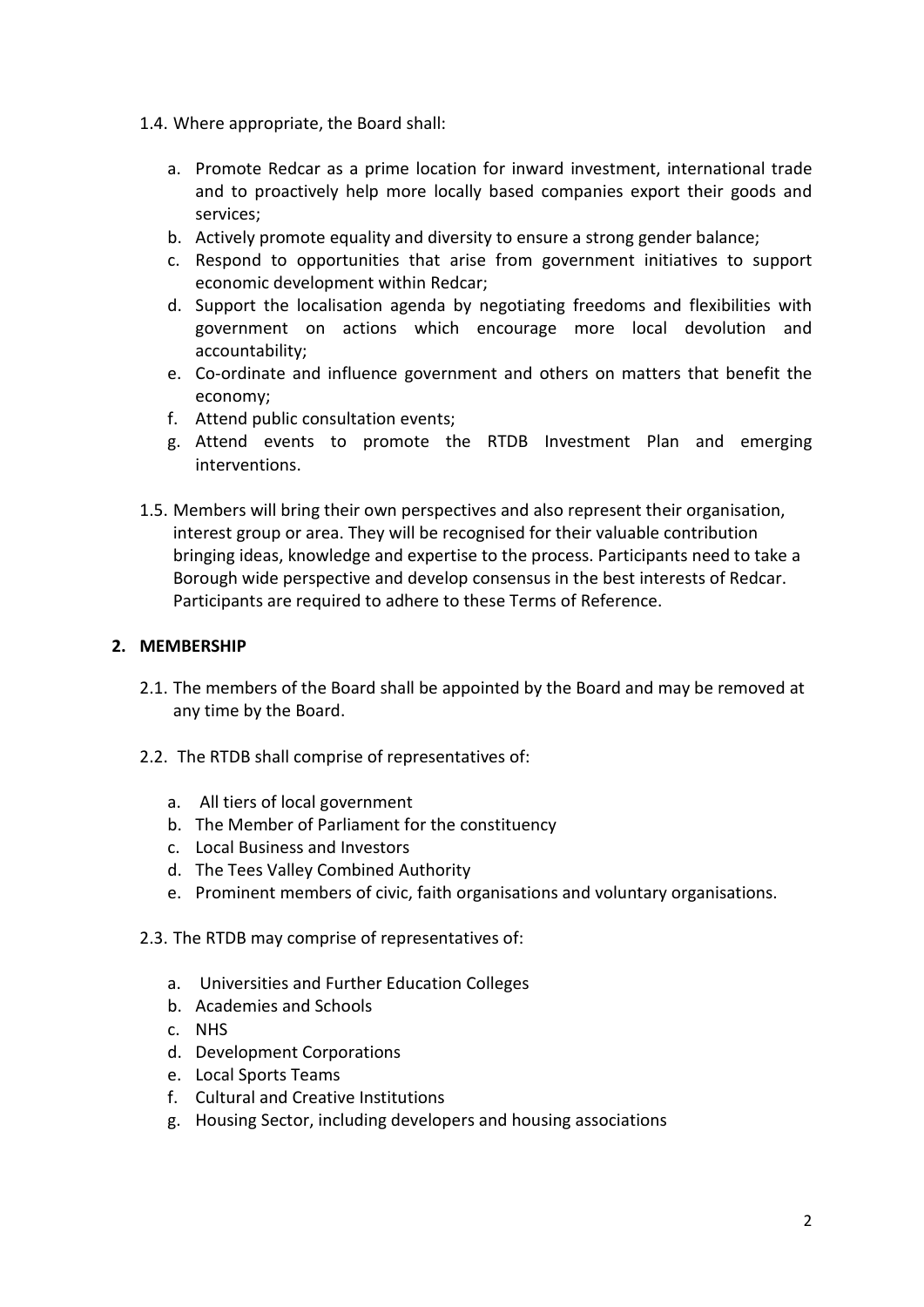- 2.4. The RTDB may also comprise of representatives from Arms-length bodies and other non-departmental agencies such as, but not exhaustively:
	- a. Homes England
	- b. Environment Agency
	- c. Historic England
- 2.5. The RTDB may comprise of other private sector representatives and developers who operate on a national and international platforms who understand the requirements for investment and can help identify the best use of private and public funds.
- 2.6. Applications for new Board Members shall be determined by the Board following a report from the lead officer of the RTDB Delivery Team.
- 2.7. A Board Member shall cease to be a member of the RTDB in the following circumstances;
	- a. Such Board Member gives written notice to the Chair of their notice of resignation;
	- b. Such Board Member's death;
	- c. Such Board Member's bankruptcy making of any arrangement or composition with their creditors, or liquidation, or in the case of an organisation, winding up, liquidation, dissolution or administration or anything analogous to any of the foregoing occurring in relation to a Member in any jurisdiction;
	- d. Such Board Member is removed from membership by a resolution of the Board that it is in the best interests of the Board that the membership is terminated.
- 2.8. Board Members may be removed from the RTDB as set out in Schedule 1 (Redcar Town Deal Board Code of Conduct). Any Board Member removed may not be reappointed.

# **3. THE CHAIR AND DEPUTY CHAIR**

- 3.1. The Board shall appoint a Chair and Deputy Chair who will serve for a period of 24 months before re-election.
- 3.2. In the absence of the Chair, the Deputy Chair will assume the responsibilities of the Chair.
- 3.3. In the absence of both the Chair and Deputy Chair at a formal meeting of the RTDB, those present for the meeting of the Board will vote and appoint a Chair for that meeting only.
- 3.4. The RTDB Delivery Team will consult the Chair from time to time on progress of works required to be undertaken on individual interventions and the developing Investment Plan.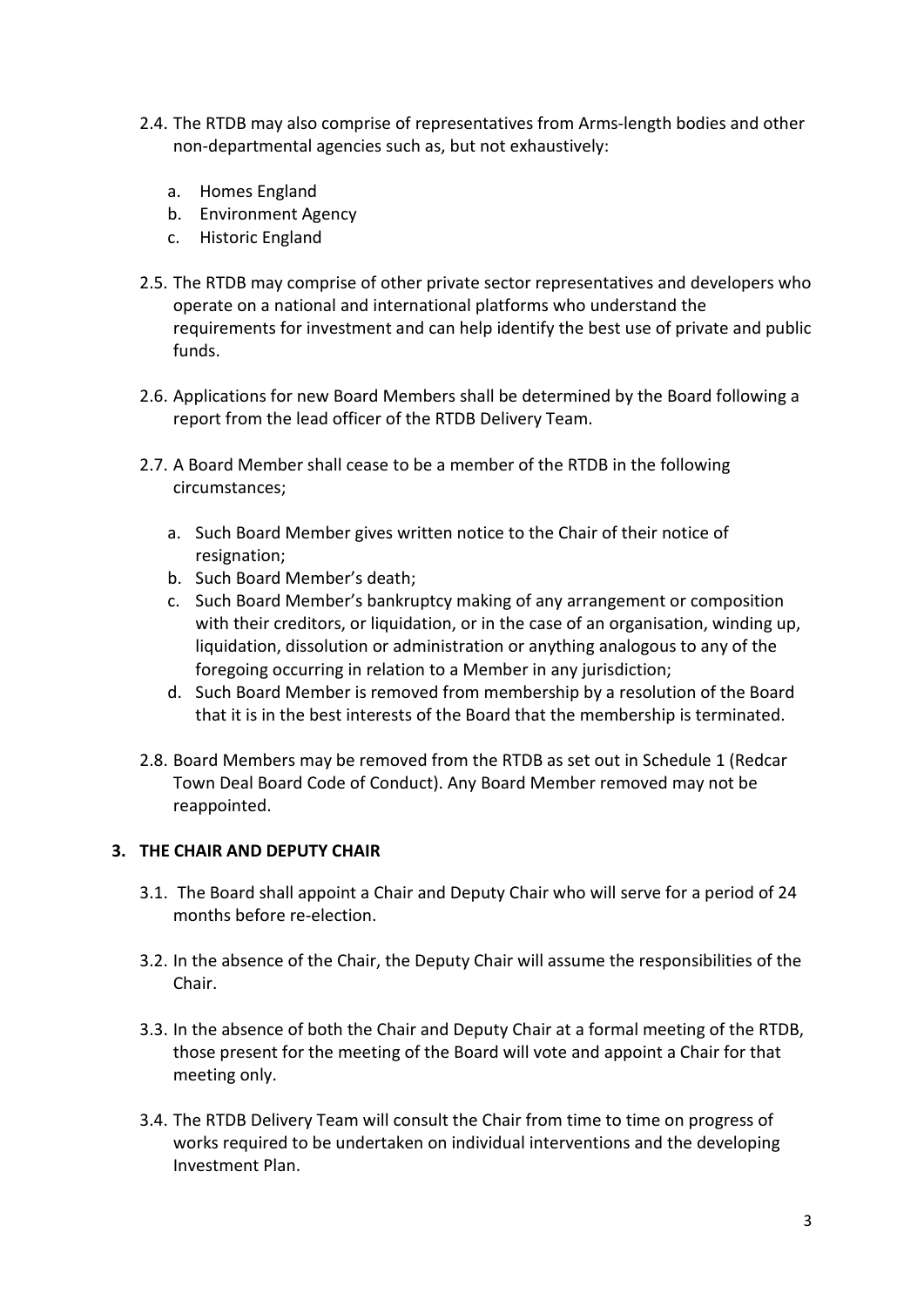- 3.5. The Chair may convene an informal meeting of all or some of the Board Members to inform progress of a particular matter arising under the development of individual interventions.
- 3.6. The Chair may meet third parties and attend events on any matter pertaining to the Investment Plan and individual interventions to progress activity and outcomes.

### **4. ATTENDANCE AT MEETINGS**

- 4.1. The Board will meet monthly until submission of the Investment Plan and thereafter quarterly. The Board may meet at other times during the year as agreed between the members of the Board and may approve recommendations via written procedure.
- 4.2. Members will endeavour to attend all meetings of the Town Deal Board, however if they are unable to attend any meeting then they should submit their apologies in advance of the meeting.
- 4.3. Other persons and external advisers may be invited to attend all or part of any meeting as and when appropriate as observers and shall be entitled to speak at the meeting with the prior permission of the Chair but shall not be entitled to vote.
- 4.4. With the prior agreement of the Chair, any Board Member may participate in a meeting by means of a conference telephone or similar communications equipment whereby all persons participating in the meeting can communicate with each other and participation in a meeting in this manner shall be deemed to constitute presence in person at such meeting and shall be entitled to vote and be counted in a quorum accordingly.

### **5. SUBSTITUTES**

- 5.1. There shall be no substitutes at the Board meeting with the exception of the representative of Redcar & Cleveland Borough Council, the Leader of the Council.
- 5.2. The Leader of Redcar & Cleveland Borough Council shall designate a formal deputy in writing to the Chair.
- 5.3. Where the Leader of Redcar & Cleveland Borough Council will not be in attendance and not exercising a proxy vote, they must notify the secretary to the Board no later than 24 hours before the Board meeting.

### **6. NOTICE OF MEETINGS**

6.1. Meetings of the Board shall be called by the secretary to the RTDB at the request of the Chair of the Board. The agenda and papers for meetings shall be approved by the Chair.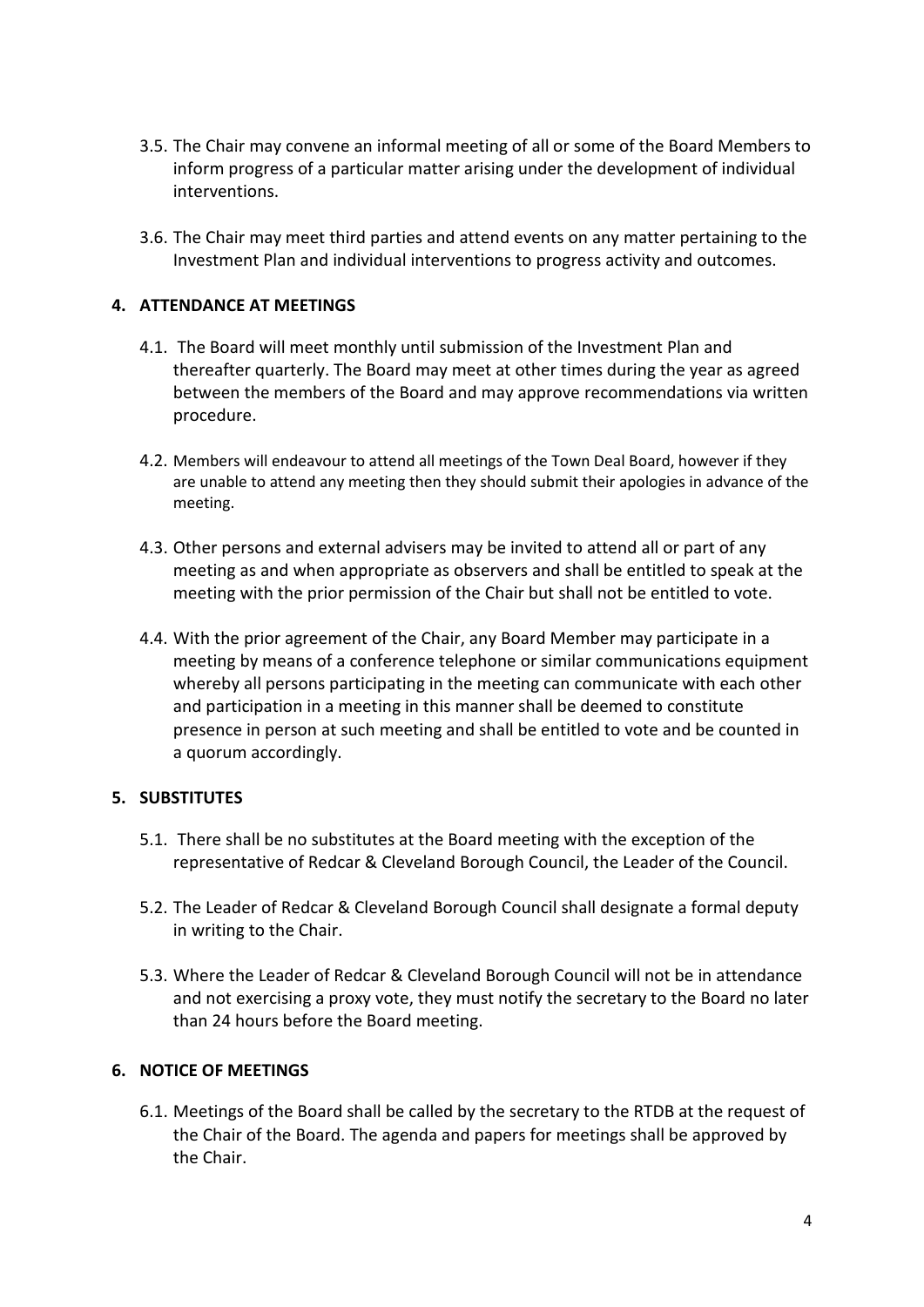- 6.2. Unless otherwise agreed, notice of each meeting confirming the venue, time and date together with an agenda of the matters to be discussed at the meeting shall be forwarded to each member and any other person required to attend no later than 5 business days before the date of the meeting. Any supporting reports and/or papers shall be sent to each member of the Board and other attendees (as appropriate) at the same time and minutes published on the website.
- 6.3. The agenda and reports (that are not exempt under legislative arrangements) shall be published on the RTDB's website.
- 6.4. There will be occasions when the business of the meeting will be subject to confidentiality for reasons of commercial confidentiality or sensitivity, information provided by the government in confidence, information pertaining to individuals or third party information that is subject to common law duty of confidentiality. This list is not exhaustive. On such occasions, the notice of the meeting will highlight the reason for confidentiality pertaining to a particular agenda item. At the appropriate time of the meeting, in the event there are public present, the Chair will request those members of the public leave the meeting before that item is discussed and voted upon.

# **7. QUORUM**

- 7.1. A quorum shall be 5 Board Members present in person.
- 7.2. Where a decision must be taken under the provisions 9.5, there must be a quorum of 5 in responses received from Board Members.

# **8. DECLARATION OF INTEREST**

8.1. Each member of the Town Deal Board is required to declare any personal, prejudicial or disclosable pecuniary interest (direct or indirect) in any agenda items. Where an interest is prejudicial or is otherwise a disclosable pecuniary interest the member shall take no part in the discussion or decision making about that item. All such declarations must be included in the minutes of the meeting. Board Members shall duly sign and return the Redcar Town Deal Boards Declaration of Interests on an annual basis. A register of interest will be maintained by the Council.

### **9. DECISION MAKING AND VOTING ARRANGEMENTS**

- 9.1. Each member of the Board shall have one vote which may be cast on matters considered at the meeting by a show of hands. Votes can only be cast by members attending a meeting of the Board.
- 9.2. The general rule about decision making by the Board is that any decision of the Board must be a majority decision at a meeting (or a decision taken in accordance with paragraph 9.5 of these terms of reference).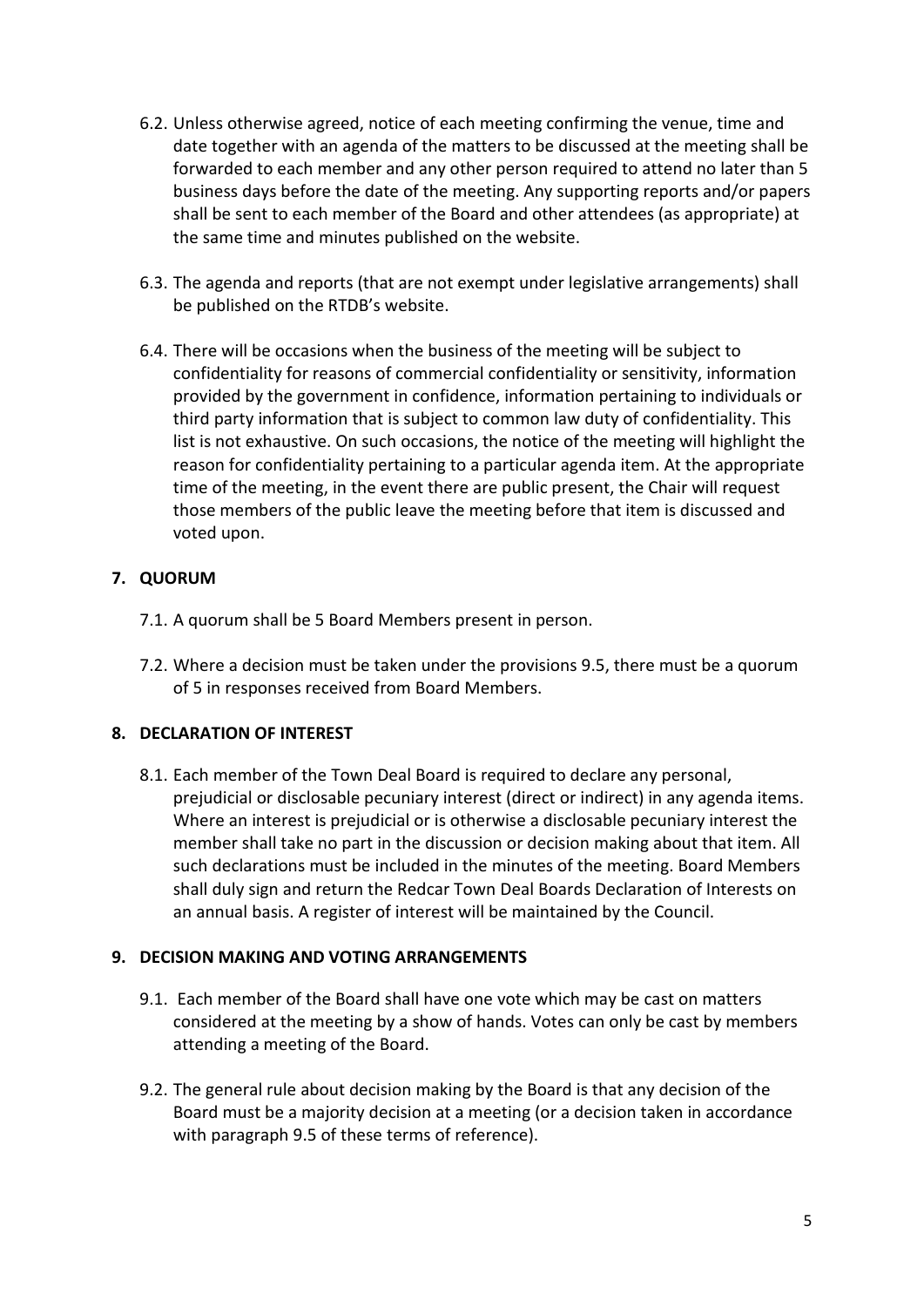- 9.3. Where a conflict of interest exists as set out in the RTDB Code of Conduct, a Board Member may take part in the debate but may not vote.
- 9.4. Save where they have a personal interest, the Chair will have a casting vote. In this context, this refers to whoever is present and discharging the function of the Chair for the purpose of the meeting.
- 9.5. A resolution in writing, sent electronically to all Board Members entitled to receive notice of a meeting of the Board and signed by a majority of the members shall be valid and effectual as if it had been passed at a meeting of the Board duly convened and held and may consist of several documents in materially the same form each signed by one or more Board Member in the event a Board Meeting may not be convened in a timely manner.

### **10. REPORTING**

- 10.1. The proceedings and resolutions of meetings of the Board, including the names of those present and in attendance, shall be minuted by the secretary of the Board. Draft minutes of each meeting will be circulated promptly to all Members of the Board.
- 10.2. Minutes of meetings of the Board shall be approved in draft form by the Chair and disseminated to Board no later than ten working days following the meeting. Minutes shall remain in draft until approval by the Board at the Board's next meeting.
- 10.3. Approved minutes of the Board shall be published on the website of the Redcar Town Deal, with the exception of minutes relating to items deemed confidential.
- 10.4. The Board shall produce an annual report about its activities.

### **11. THE BOARD'S RELATIONSHIP WITH REDCAR & CLEVELAND BOROUGH COUNCIL (RCBC)**

- 11.1. the Board is responsible for:
	- a. Developing and agreeing an evidenced based Town Investment Plan
	- b. Developing a clear programme of interventions
	- c. Coordinating resources and including stakeholders
- 11.2. RCBC remains the accountable body for all monies received through capacity funding and any other funding that will be allocated throughout the Towns Fund.
- 11.3. RCBC will be represented on the Board by the Leader of the Council and provides the link between the two bodies in the development of outcomes under those functions set out in 11.1.
- 11.4. The Board will be supported by the Redcar Town Deal Board Delivery Team, which will be in the employment of RCBC.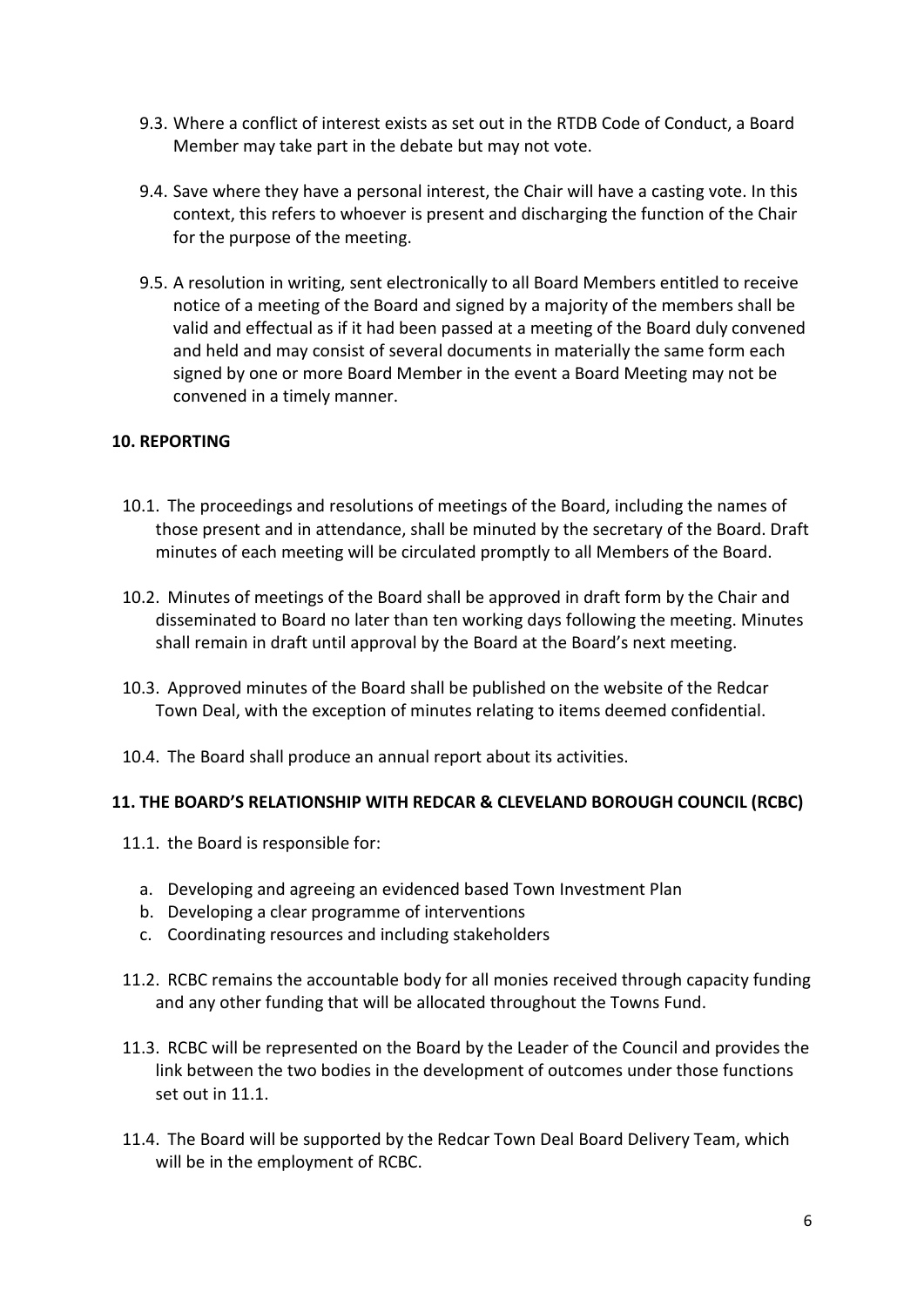- 11.5. The Board will from time to time attend both formal and informal Cabinet of RCBC and attend as required meetings of RCBC's Scrutiny Committee to provide updates and information pertaining to the development of the Town Investment Plan, programme of interventions and stakeholder engagement.
- 11.6. RCBC's Cabinet will receive reports on the progress of activities through its established quarterly performance monitoring.
- 11.7. The Board may make recommendations to the Cabinet of RCBC from time to time and prior to the submission of the Town Investment Plan.

### **12. GENERAL MATTERS**

- 12.1. Board Members should make themselves available from time to time to meet the Cabinet of Redcar & Cleveland Borough Council both formally and informally, and to attend meetings of the Council's Scrutiny Committees as and when invited.
- 12.2. Board Members shall duly sign and return the RTDB's Code of Conduct (Appendix 2) and Declaration of Interests on an annual basis.
- 12.3. The Board may be provided with appropriate and timely training, both in the form of an induction programme for new members and on an ongoing basis.
- 12.4. The Board will have access to officer resources in order to carry out its duties through the Redcar Town Deal Delivery Team.
- 12.5. The Board shall be entitled to invite relevant third parties to attend any meeting of the Board as observers and they may be entitled to speak at a meeting of the Board with the prior permission of the Chair but shall not be entitled to vote.
- 12.6. The Board shall give due consideration to all laws and regulations as appropriate.
- 12.7. The Board will, from time to time, consider projects and proposals of a commercial in confidence" or sensitive nature that will not be for publication under existing legislative provisions (Data Protection and Freedom of Information). All Board Directors and invited third parties will observe the need for confidentiality in this respect.
- 12.8. The RTDB will be subject to the privacy legislation contained within Data Protection Act 2018, Freedom of Information Act 1998 and the Environmental Protection Regulations (various). Such requests will be serviced by RCBC in accordance with RCBC policies and procedures.
- 12.9. Members of the public may wish to contact the RTDB. Any such contact will be managed by the Redcar Town Board Delivery Team and contact details will be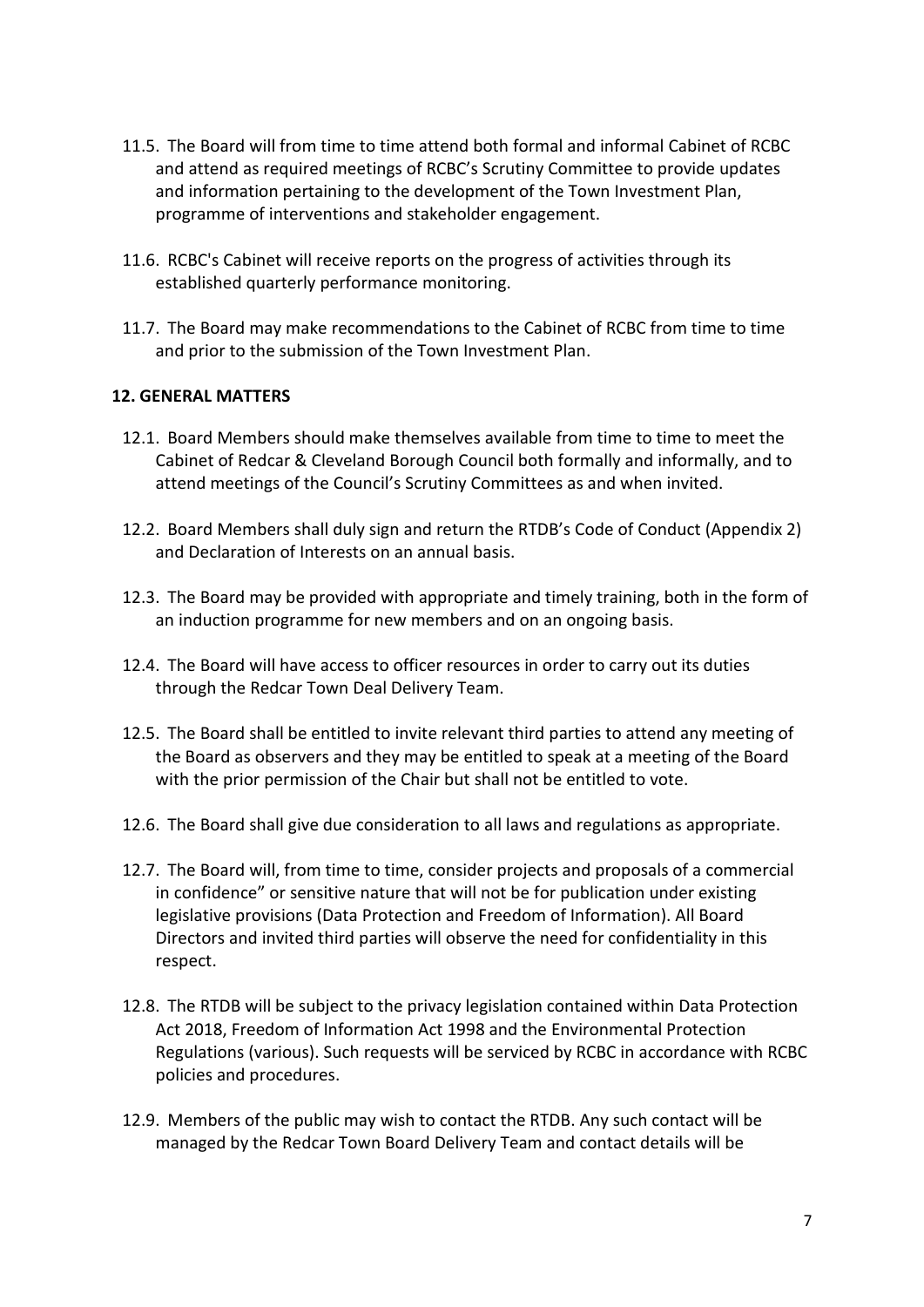published on the Redcar Town Deal website. The Delivery Team may where appropriate, engage with the Chair and/or wider Board.

# **13. REVIEW**

- 13.1. The Government may publish further guidance on the operation and function of Town Deal Boards and these Terms of Reference must be reviewed in accordance with any such guidance.
- 13.2. The Board may amend these terms of reference at any time and will be reviewed on an annual basis.

# **14. GEOGRAPHY**

The Towns Fund Programme will cover the area outlined by the red line on the map below and any revisions agreed with the Government.



END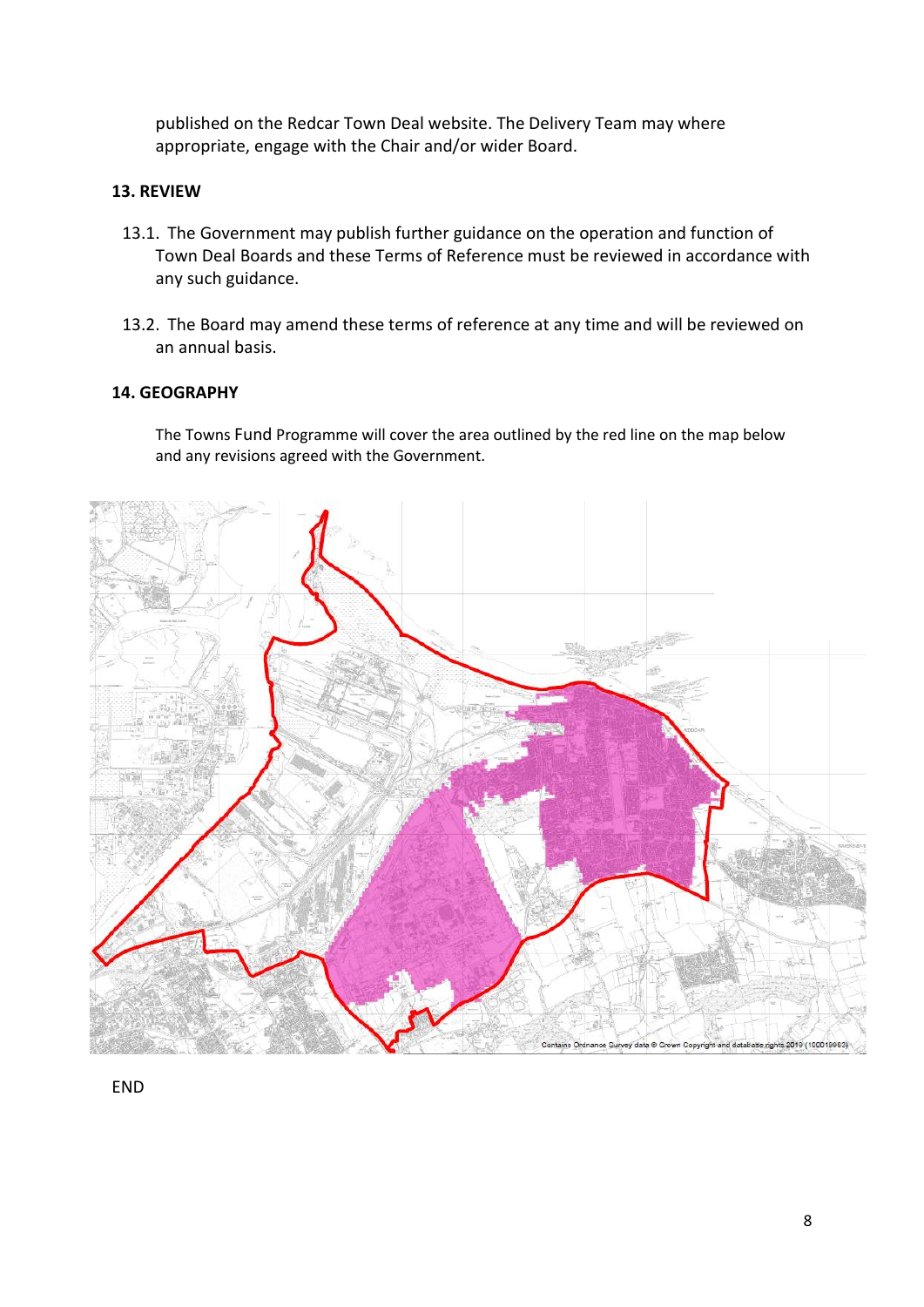# **Schedule 1: Redcar Town Deal Board Code of Conduct**

The Redcar Town Deal Board (RTDB) has adopted this code setting out the expected behaviours required of its Board Members, acknowledging that they each have a responsibility to represent the ambition of the Town Deal for Redcar and work constructively with the Town Deal Delivery Team and partner organisations to develop and deliver the Town Board Investment Plan and associated activities.

The Role of the RTDB is to;

- Develop and agree an evidenced based Town Investment Plan
- Develop a clear programme of interventions
- Coordinate resources and influence stakeholders

In accordance with the Towns Fund Prospectus, when acting in a Board Member capacity, members must be committed to behaving in a manner that is consistent with the Nolan principles to achieve best outcome for our residents and maintain public confidence in the actions of the Board;

### **SELFLESSNESS:**

Holders of public office should act solely in terms of the public interest.

### **INTEGRITY:**

Holders of public office must avoid placing themselves under any obligation to outside individuals or organisations that might try inappropriately to influence them in their work. They should not act or take decisions in order to gain financial or material benefits for themselves, their family or their friends. They must declare and resolve any interests and relationships.

### **OBJECTIVITY**:

Holders of public office must act and take decisions impartially, fairly and on merit, using the best evidence and without discrimination or bias.

### **ACCOUNTABILITY:**

Holders of public office are accountable for their decisions and actions to the public and must submit themselves to the scrutiny necessary to ensure this.

### **OPENNESS:**

Holders of public office should act and take decisions in an open and transparent manner. Information should not be withheld from the public unless there are clear and lawful reasons for so doing.

### **HONESTY:**

Holders of public office should be truthful.

### **LEADERSHIP:**